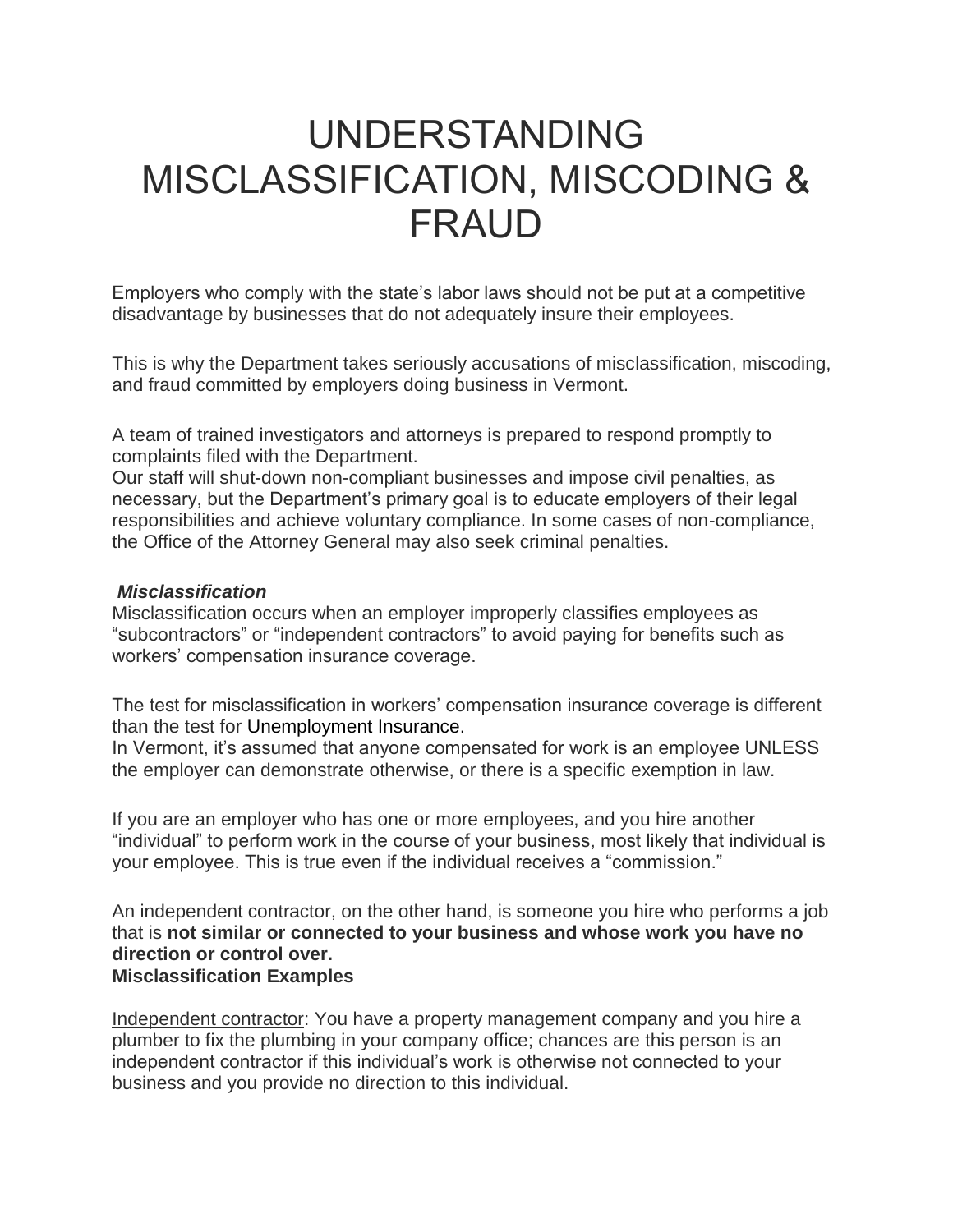Employee: As part of your company you fix up houses and hire a plumber to inspect and repair the plumbing in your buildings; this individual is your employee if you direct the work that this individual performs, the hours of employment, the materials or tools he or she is to use, etc.

Statutory Employer: The plumber has two assistants who work with him on your buildings; the plumber has no workers' compensation insurance coverage for these assistants. Chances are, you will be considered the statutory employer of the two assistants for purposes of workers' compensation insurance coverage.

For more information about misclassification, exclusions, and employees vs. independent contractors in the Workers' Compensation insurance context, please read about:

Misclassifications **Exclusions** Employees vs. independent contractors Report suspected misclassification

### *Miscoding*

Miscoding means the improper categorization of employees under the National Council on Compensation Insurance (NCCI) worker classification codes. A class code is a fourdigit code assigned by NCCI to help differentiate between the various job duties or "scope of work performed" by employees.

There are over 700 unique codes and these determine the pricing and cost of a workers' compensation insurance policy that a business will purchase through their insurance carrier for to cover their employee.

### *Miscoding Example*

Employer: An employer reports to his insurance agent that he has two clerical workers and three employees performing general residential construction, when in fact he has one clerical worker and four roofers.

Report suspected miscoding by an employer, (Please see Fraud, Misclassification, and Miscoding complaint form).

Incorrect risk classification by insurance agents and/or underwriters often results in premiums that are higher or lower than they should be for a particular employer.

If you believe that your employees have been miscoded by your insurance agent, then contact the Department of Financial Regulation, Insurance Division Consumer Services Section at

1-800-964-1784 or e-mail [consumercomplaints@vermont.gov](mailto:consumercomplaints@vermont.gov?subject=Miscoding%20)

## *Fraud*